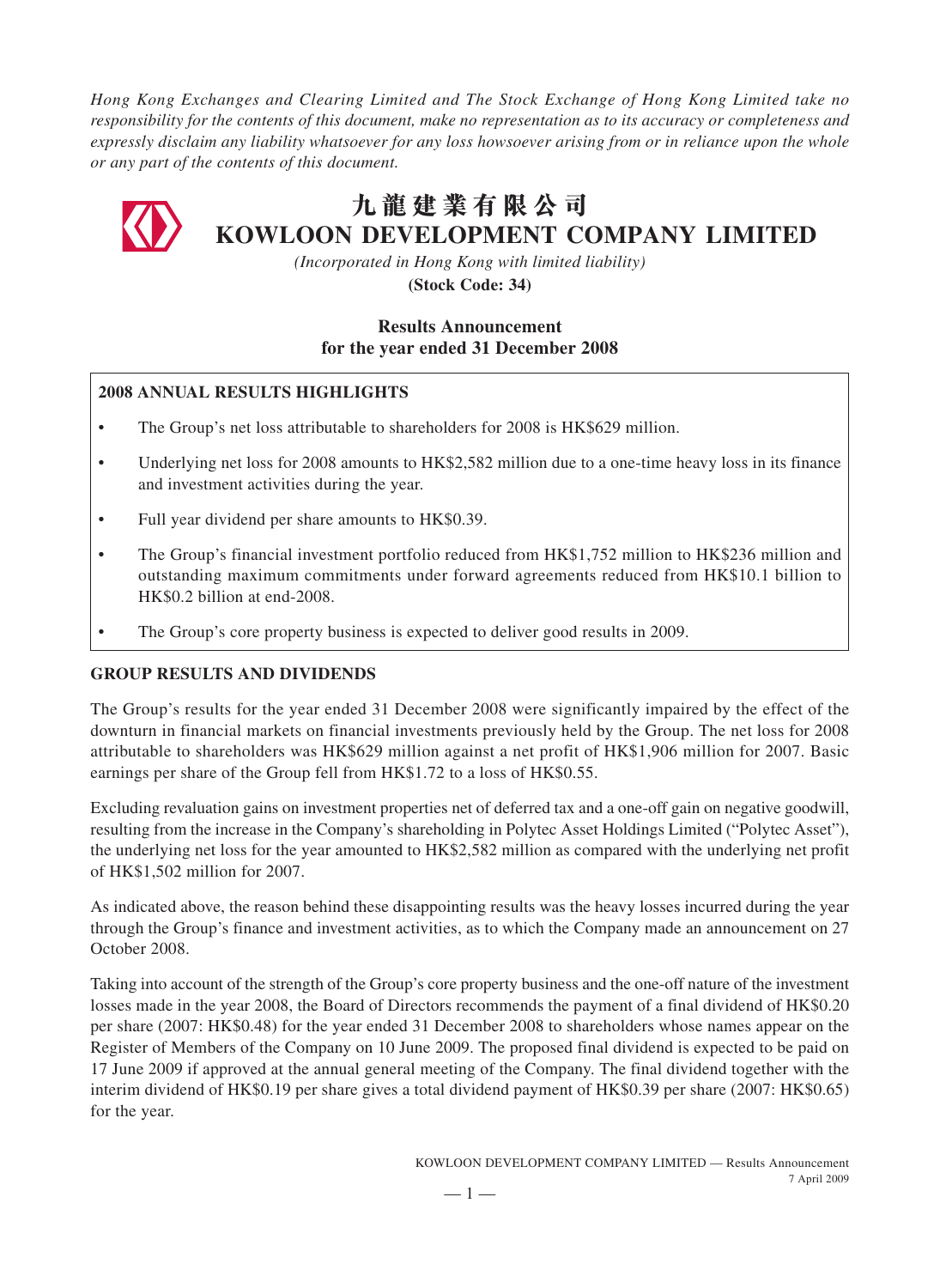# **REVIEW OF MAJOR BUSINESS SEGMENTS**

## **Property Sales and Development**

Despite the global financial crisis negatively affecting the global economy in 2008, the Group's core property business has performed well during the year.

Given that the global economy has deteriorated rapidly over the past six months, the Group's sale of a portion of remaining luxury residential units at 31 Robinson Road in the fourth quarter was satisfactory, with total sales proceeds of the project for the year amounting to HK\$497 million achieving an average selling price of over HK\$16,000 per sq ft.

Together with the profit recognition of HK\$507 million from the co-investment development project Villa de Mer in Macau and after netting off an impairment loss of a Hong Kong development project, this segment produced a combined operating profit of HK\$683 million, which accounted for a substantial portion of the Group's operating results for the year.

With respect to the Villa de Mer project, the final distribution has been received subsequent to the balance sheet date which will result in a recognition of further profit for the Group in 2009.

The Group has acquired approximately 120,000 sq m of attributable gross floor area for future development in Hong Kong and Zhongshan at an aggregate cost of HK\$1,671 million during the course of 2008. As at 31 December 2008, the Group owned approximately 4,500,000 sq m of attributable gross floor area, of which approximately 1,100,000 sq m was held for future development and approximately 3,400,000 sq m was under development.

## **Property Investment**

The Group's gross rental income from its investment property portfolio rose to HK\$256 million for the year ended 31 December 2008, an increase of 9.1% over the same period of 2007. The improvement in gross rental income was broad-based, with rental income from office spaces rising 19.3% and retail spaces rising 5.3% for the year. In addition, the overall occupancy rate of the Group's investment properties has remained high throughout the course of 2008, with the average occupancy rate for each property over 90%.

Total income generated from the Group's flagship property, Pioneer Centre, rose to HK\$206 million for 2008, an increase of 10.2% over the corresponding period last year, with both retail and office spaces nearly fully let.

During the year, the Group accepted the provisional basic terms of the proposed land exchange for Ngau Chi Wan project, for which the Company is now expecting an indication of land premium. The revaluation of the commercial portion contributed HK\$594 million to the total revaluation gains on the Group's investment property portfolio. The amount together with revaluation gains on the Group's other investment properties of HK\$285 million gives a total revaluation gains of HK\$879 million (2007: HK\$491 million) for the year.

## **Finance and Investments**

The meltdown on Wall Street and the global financial markets in the fourth quarter last year significantly impaired the financial investment portfolio previously held by the Group.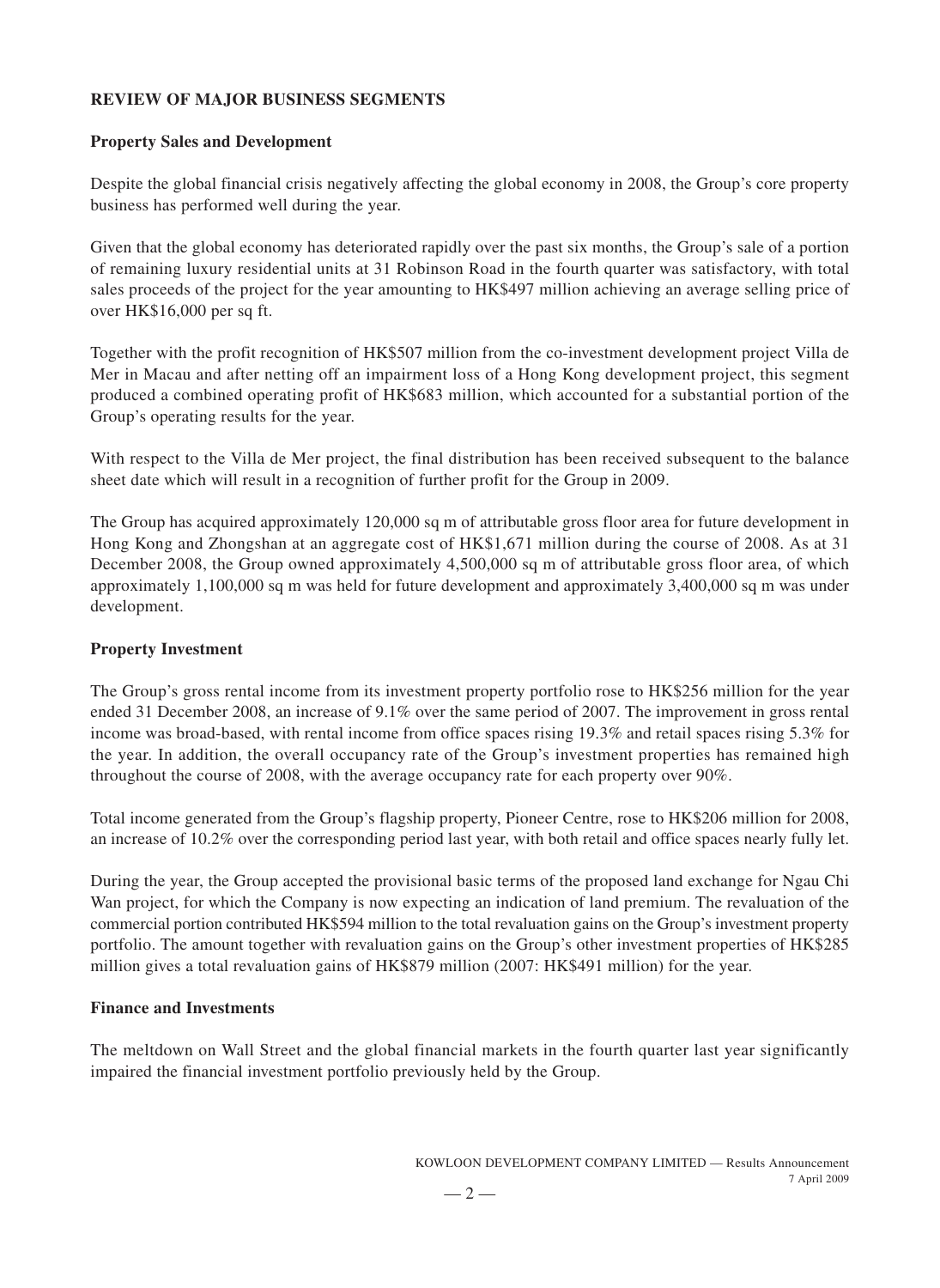Following the unexpected collapse of Lehman Brothers Holdings Inc, Management projected that such event could trigger a confidence crisis, which would have significantly impacted on the financial markets and therefore the Group's investment portfolio. Thus in early October last year, the Group took a prompt decision to contain its exposure to uncertainties by liquidating the majority of shares owned in its portfolio and unwinding most of its forward purchase and sale agreements.

As a result, the Group suffered a one-time operating loss of HK\$3,730 million for 2008 in the finance and investment activities compared with an operating profit of HK\$1,046 million in 2007.

As of 31 December 2008, the Group's investment portfolio included only insignificant outstanding derivative contracts, with the maximum commitments of the Group under forward agreements being reduced substantially to HK\$0.2 billion from HK\$10.1 billion at end-2007. Further the total value of financial investments in the Group's portfolio was down to HK\$236 million at end-2008 from HK\$1,752 million at end-2007.

## **MAJOR DEVELOPMENT PROJECTS**

The status of the Group's major development projects in Hong Kong, Mainland China and Macau is as follows:

## **Hong Kong**

## *No. 35 Clear Water Bay Road, Ngau Chi Wan, Kowloon*

This site, with a gross floor area of approximately 196,400 sq m, will be developed into a residential and commercial complex with retail and community facilities. The Company has agreed with the Hong Kong Government on the provisional basic terms of the proposed land exchange and is now expecting an indication of land premium from the Government.

# *Nos. 150-162, Belcher's Street, Hong Kong*

This 564 sq m site will be developed into a gross floor area of approximately 5,600 sq m of multi-storey highend residential units with retail, club house and car parking spaces included. The building plan has been approved and foundation work is about to commence.

## *Macpherson Stadium, Kowloon*

This is a redevelopment project which was tendered from the Urban Renewal Authority. The project covers a site area of approximately 2,400 sq m with its development content made up of approximately 5,600 sq m of stadium and youth centre together with approximately 16,700 sq m and approximately 2,500 sq m for residential usage and commercial usage respectively. The saleable floor area attributable to the Group is approximately 18,100 sq m. Development work will commence following completion of demolition.

## **Mainland China**

# *West of Daba Road, Dong Ning District, Shenyang*

As the local authorities were unable to deliver certain land lots as agreed before, the intended total gross floor area was reduced from 2,900,000 sq m to approximately 2,200,000 sq m. However, the final total gross floor area figure is still subject to further adjustments. The relocation and resettlement of remaining inhabitants is in progress. The master layout plan for the first phase of the development (which includes low-rise and mediumrise residential blocks with a gross floor area of approximately 150,000 sq m) has been submitted to the local authorities for approval.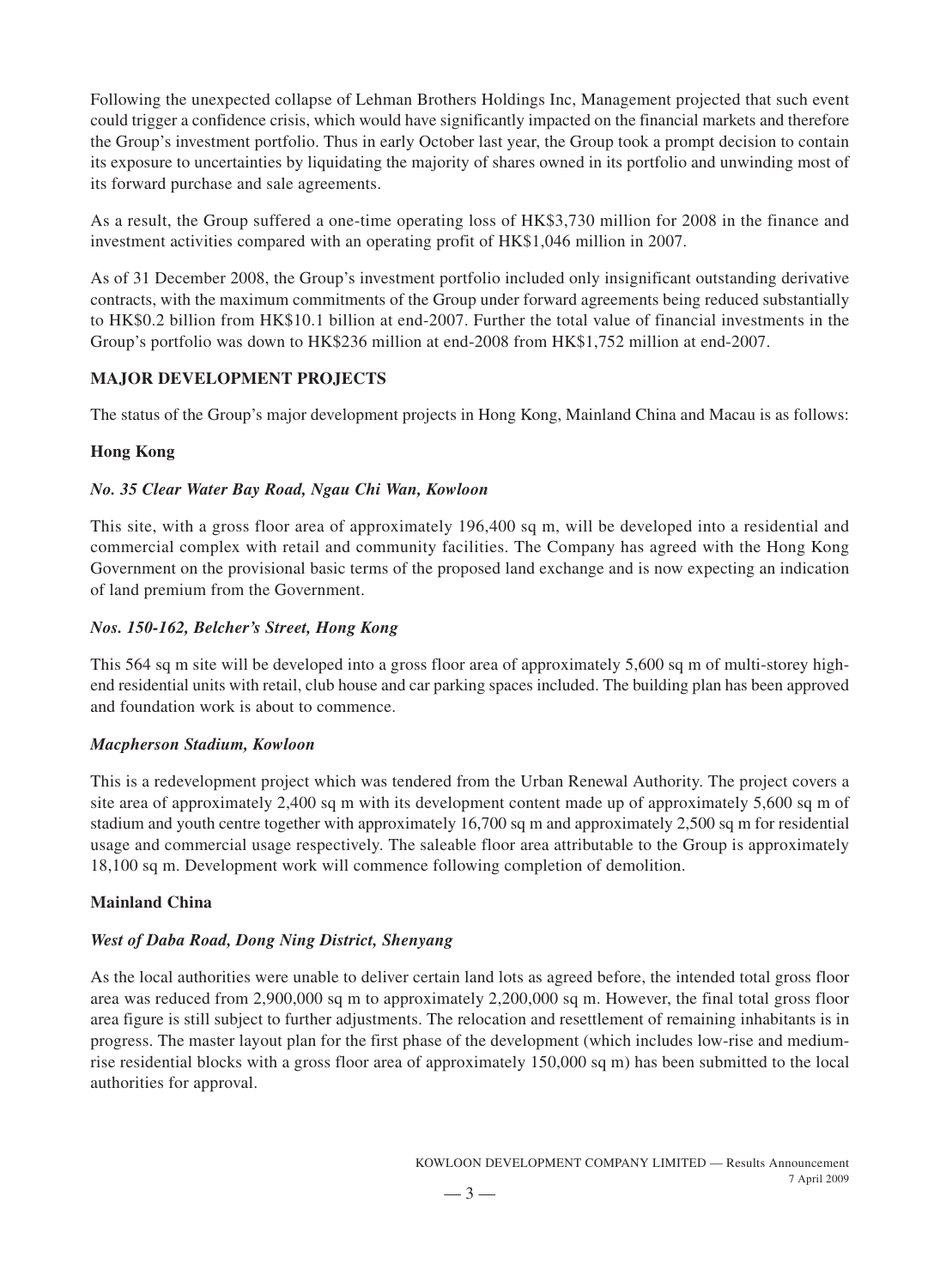# *Heshun Meijing Shuiku Sector, Nanhai District, Foshan*

The first phase of the development project is underway. The residential portion is expected to be completed in the first half of 2010. A soft launch of the first phase of the residential development took place in early 2009 and has been well received by the market. A formal launch of the residential units is scheduled around April-May 2009.

# *Lot No. Jin Dong Liu 2004-066, Hedong District, Tianjin*

The Tianjin development project is located in a prime area of the central business district of Hedong. Site clearance is underway. The project envisages a composite development consisting of residential, office, hotel and retail elements with an aggregate gross floor area of approximately 930,000 sq m.

# *Xueyuan Road, Zhongshan, Guangdong*

The Zhongshan development project, located in Shiqi District, will consist of high-end residential towers and retail spaces, with an aggregate gross floor area of approximately 126,600 sq m.

# **Macau**

The Group's property interest in Macau is held through its listed subsidiary, Polytec Asset, 73.4% owned by the Company. Details of the development projects are as follows:

# *Villa de Mer, The Orient Pearl District*

Villa de Mer, the Group's development project held by Polytec Asset which has an 80% interest under a coinvestment agreement, covers a gross floor area of approximately 138,100 sq m and comprises five high-end residential towers with a total of about 1,300 units erected on top of a podium with retail, club house and car parking spaces. Foundation work has been completed. While construction work will only be completed in 2010, a final distribution under the terms of the co-investment agreement was received subsequent to the balance sheet date. As a result, the Company's interest in the project is concluded and that the remaining profits recognized from the final distribution will be booked in the first half of 2009.

# *Lote P, The Orient Pearl District*

Lote P, a development project in which Polytec Asset holds an 80% interest, covers an aggregate site area of approximately 68,000 sq m and will be developed by phases into various multi-storey luxury residential towers, together with a shopping mall and club house and car parking spaces, with an aggregate gross floor area of approximately 699,800 sq m. The layout plan will be submitted to relevant government authorities for approval.

# *Lotes T & T1, The Orient Pearl District*

Lotes T & T1 combined covers an aggregate site area of approximately 17,900 sq m. This project, in which Polytec Asset owns an 80% interest, will be developed into a number of high-end residential blocks and ancillary shops, with an aggregate gross floor area of approximately 187,000 sq m. The building plan was submitted to relevant government authorities for approval.

# *Pacifica Garden, Taipa*

Pacifica Garden is Polytec Asset's 58% owned residential and commercial project in Taipa, with a gross floor area of approximately 35,900 sq m, comprising two buildings with a total of 295 residential units and a number of retail shops on the ground floor. All residential units were sold in 2007. Construction work of the project is expected to be completed in mid-2009.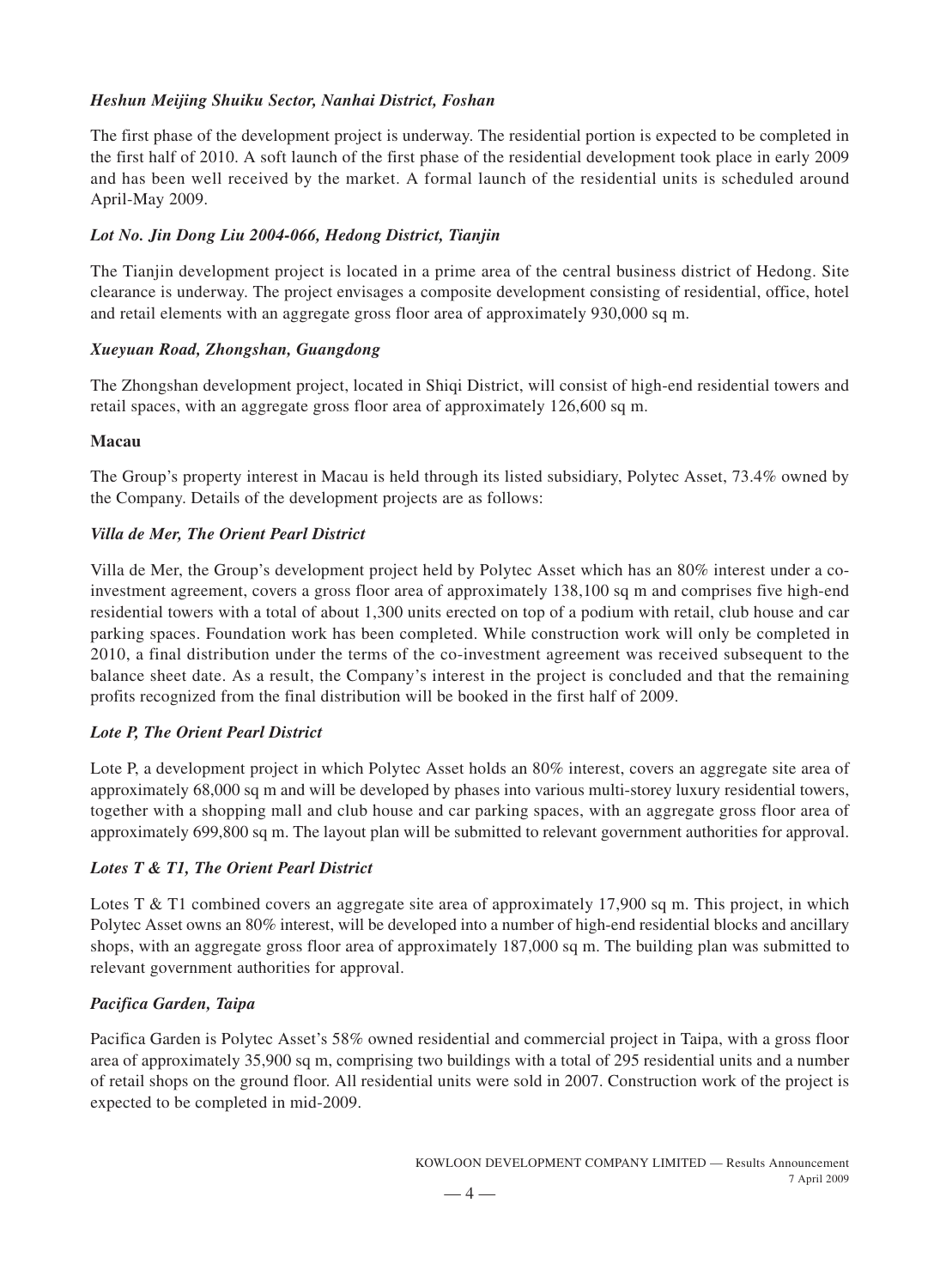# **NEW DEVELOPMENTS AND MAJOR EVENTS IN 2008**

# **Hong Kong and Macau**

- (1) The Group's property development and investment activities in Macau is principally operated by Polytec Asset. Its group also engages in ice manufacturing and cold storage business which generated a steady operating profit of HK\$14.8 million (2007: HK\$13.5 million). During the year, the Company acquired on-market an additional 617,940,000 shares in Polytec Asset at total purchase price of HK\$271 million. The Group shared its net loss of HK\$327 million (2007: net profit of HK\$80 million) for the year. The Group also recognized a one-off non-cash gain of HK\$1,206 million as negative goodwill in its consolidated accounts following the acquisition of the additional shares in Polytec Asset. As at the balance sheet date, the Company owned approximately 73.4% of the total issued ordinary shares of Polytec Asset.
- (2) The Group acquired Nos. 468-474, Sai Yeung Choi Street North, Kowloon, Hong Kong with a gross floor area of about 8,400 sq m. The site is designated for residential development.
- (3) In July 2008, the Group entered into an agreement with the Urban Renewal Authority and Hong Kong Playground Association for the redevelopment of a site at the Macpherson Stadium, Mongkok. The saleable floor area attributable to the Group is approximately 18,100 sq m.
- (4) The Group acquired Nos. 59-65A Pokfulam Road, Hong Kong with a gross floor area of about 5,000 sq m. The site is designated for residential development.

# **Mainland China**

- (1) On 23 December 2008, the Company and China Orient Asset Management Corporation agreed to terminate their cooperation in respect of a Sino-foreign joint venture that targeted the acquisition of distressed assets. Details were disclosed in an announcement of the Company dated 23 December 2008. The termination has a positive impact on the cash and gearing position of the Group.
- (2) The Group acquired a 70% interest in a residential and commercial development project in Zhongshan, Guangdong. The total gross floor area of the development is about 126,600 sq m as further described above.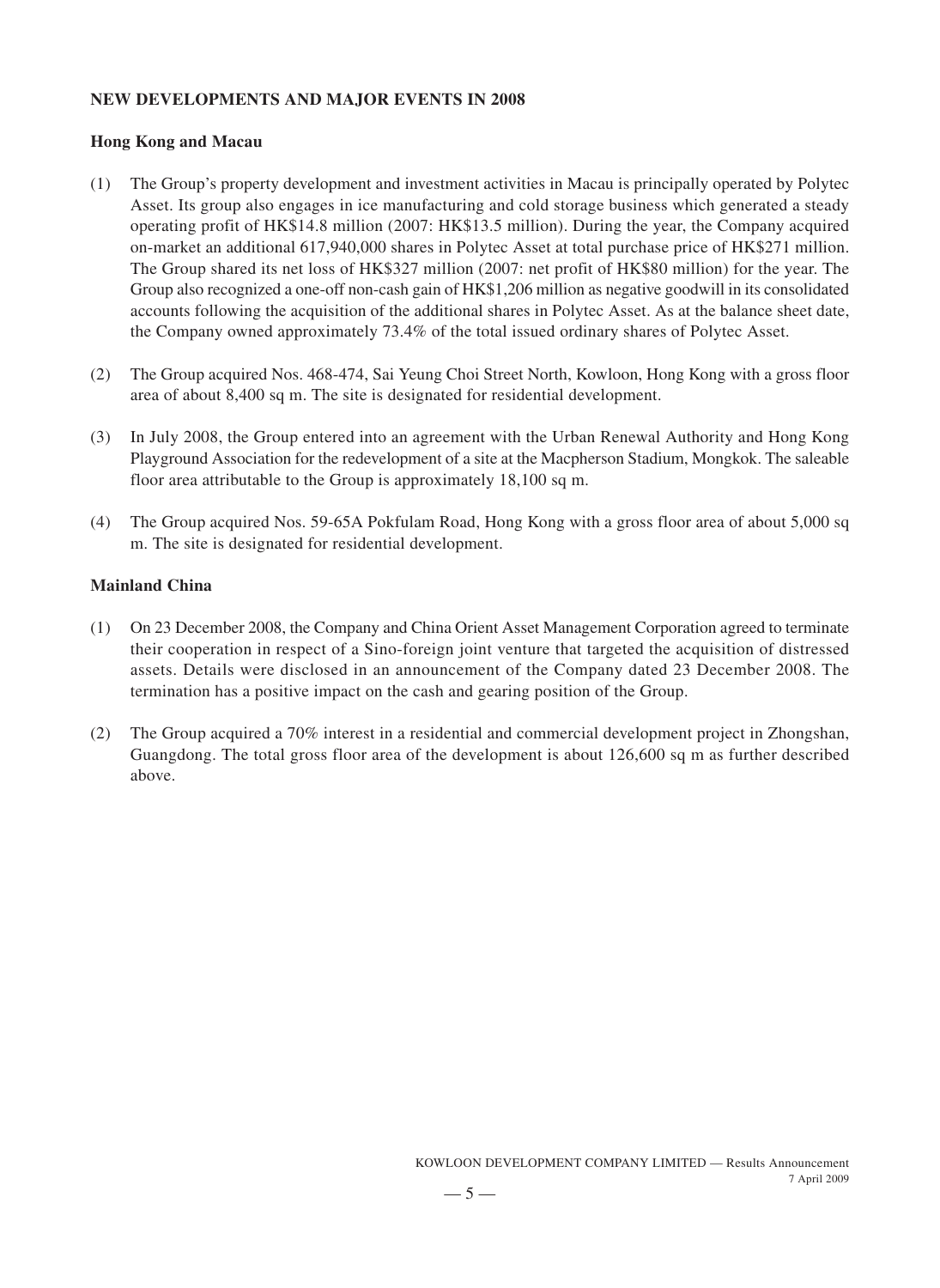# **FINANCIAL REVIEW**

#### **Financial Resources and Bank Borrowings**

As at 31 December 2008, the Group had total bank borrowings of HK\$3,028 million with HK\$1,166 million repayable within one year and HK\$1,862 million repayable beyond one year. The net borrowings position of the Group as at the year end date was HK\$2,061 million after taking into account cash and cash equivalent of HK\$967 million. There was an increase of HK\$1,204 million as compared with the net borrowings of HK\$857 million as at 31 December 2007. Loan from/amount payable to the ultimate holding company amounted to HK\$3,160 million as at year end 2008 (2007: HK\$1,398 million). The Group's gearing ratio (calculated on the basis of net bank borrowings and payables to the ultimate holding company over equity attributable to shareholders of the Company) was 32.6% as at 31 December 2008 as compared with 13.2% at 2007 year-end. The increase in the Group's gearing ratio was attributed mainly to the losses incurred from the finance and investments business, the payment of land premium for the Group's newly acquired Macpherson Stadium project in Mongkok and the additional investments of the Group in Mainland China property projects during the year under review.

During year 2008, the sale of 31 Robinson Road generated a cash inflow of approximately HK\$1,360 million and is expected to contribute positively to the cashflow of the Group in 2009.

All the Group's borrowings are arranged on a floating rate basis. The Group is continuously monitoring and managing its exposure to interest rate fluctuations. When appropriate, the Group will consider engaging relevant hedging arrangements suitable for its financing structure.

With the Group's investments in Mainland China projects, the Group is exposed to exchange fluctuations on Renminbi ("RMB"). The joint venture development in Foshan with CITIC South China (Group) Co Ltd has arranged RMB bank borrowings for its development needs. The Group is currently seeking appropriate RMB borrowings to finance the development commitments for other Mainland China projects in order to hedge against the exchange rate risk associated with RMB. The Group's exposure to other foreign currency is minimal.

With the financing facilities in place, recurrent income from investment properties, property sales from the Group's development projects, cash on hand and the financial support of the ultimate holding company, the Group has sufficient financial resources to satisfy its funding requirements.

## **Capital Commitments**

As at 31 December 2008, the Group had an outstanding commitment of HK\$83 million for the acquisition of a subsidiary engaged in Mainland China property development. In connection to the Group's investment properties, the Group had commitments for construction work to enhance the property value which amounted to HK\$131 million.

#### **Pledge of Assets**

As at balance sheet date, properties and financial investments amounted to HK\$6,740 million and time deposits of HK\$19 million were pledged to financial institutions to secure credit facilities and as margin for its financial investments.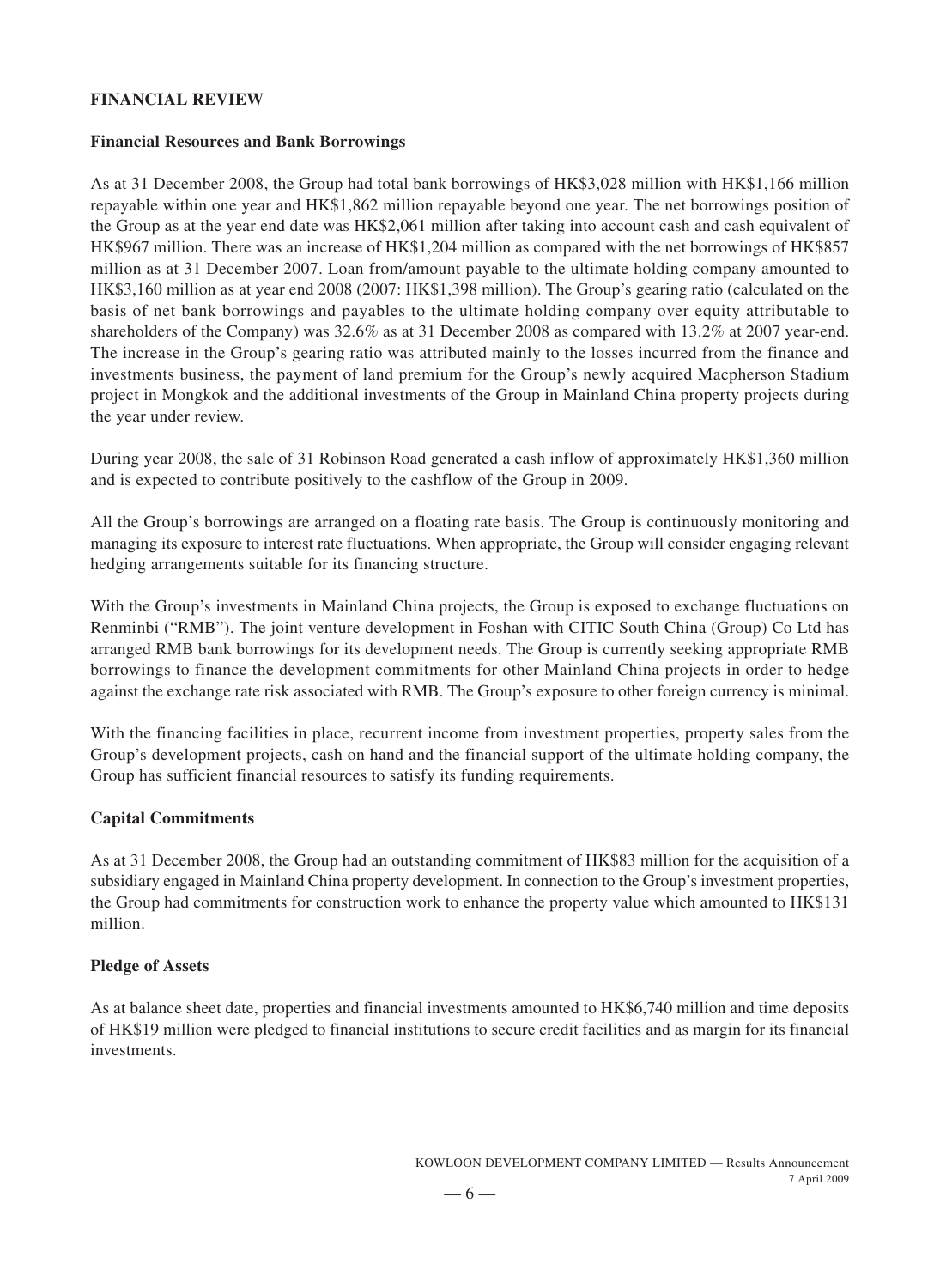## **Contingent Liabilities**

The Group had contingent liabilities in respect of a guarantee for a banking facility extended to a jointly controlled entity in the amount of RMB200 million (equivalent to approximately HK\$227 million). The banking facility was utilized to the extent of RMB120 million (equivalent to approximately HK\$136 million) as at 31 December 2008.

## **Human Resources**

At 31 December 2008, the Group had a total of 362 employees (2007: 367 employees) in its various offices in Hong Kong, Macau and Mainland China. Total staff costs for the year amounted to HK\$77 million (2007: HK\$97 million). The Group's remuneration policy is based on the principle of pay for performance with the aim to attract, motivate and retain talented people.

## **PROSPECTS**

The current global economic slowdown may deepen further as fears are still mounting over economic uncertainties. In short term, the property markets in Hong Kong, Mainland China and Macau will likely remain under downward adjustment pressure. This is a challenging environment but one which provides an opportunity to strengthen the Group's land bank and holding of investment properties at relatively low prices.

In order to face the challenges caused by this economic slowdown, the Group has taken various positive actions to bring its focus back to its core property business. In December 2008, it was mutually agreed with China Orient Asset Management Corporation to terminate the co-operation in respect of a Sino-foreign joint venture. On 2 April 2009, a settlement agreement was entered into with respect to the Shenzhen Properties Resources Development (Group) Limited transaction, which was originally agreed in 2005, involving termination of the proposed acquisition and repayment of sums already paid and payment of certain other sums to the Group.

Management has committed to concentrate its efforts on its property business, aiming to create maximum value for its shareholders through property development and property investment. In respect of finance and investment activities, the Group will take a conservative and prudent approach. Management has been directed to limit the scale of short-term financial investment trading activities and avoid derivative trading. The Group will focus on the medium- and long-term investment opportunities.

Management has also committed to enhance the Group's position in the property markets of Hong Kong, Macau and Mainland China with the aim of becoming one of very few listed companies to have the capability to grow significantly in all three markets.

The Group has adjusted its business strategy. The financial investment portfolio and commitments under forward agreements, that incurred a one-time heavy loss during 2008, was substantially reduced. In 2009, it is expected the finance and investment business will not have a material impact on the Group's overall performance, while the Group's core property business is expected to deliver good results.

The Group's earnings for 2009 will be largely supported by distribution from Villa de Mer in Macau, as well as the sale of remaining luxury residential units at 31 Robinson Road in Hong Kong. From 2010 onwards, the Group's various development projects in Mainland China will start contributing a significant portion to the Group's results.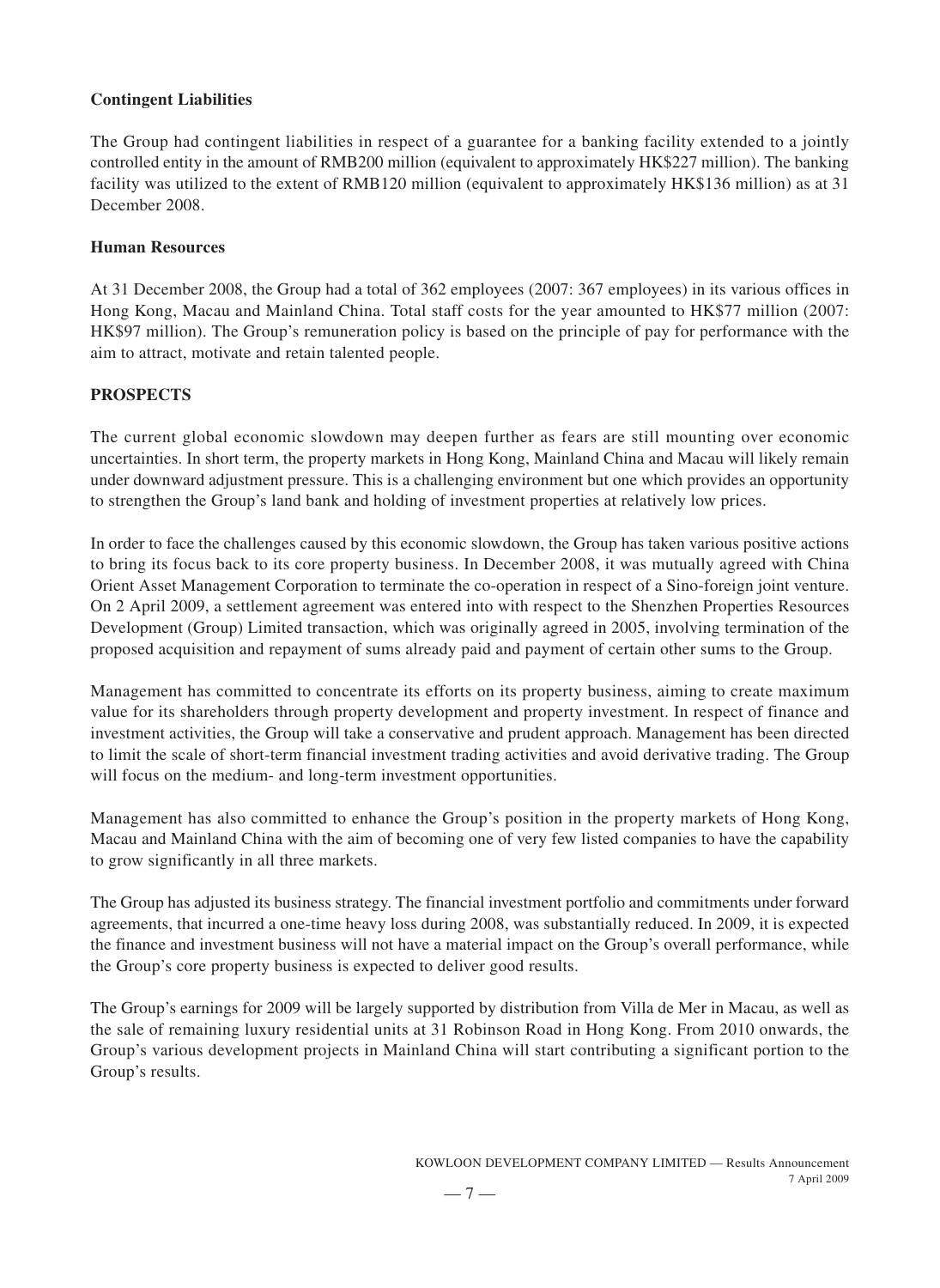I am pleased to announce that the recent soft launch of the Group's first Mainland China development project in Foshan (Guangdong Province) has been well received by the market. This is especially encouraging for the Group, broadening our successful experience both in the Hong Kong and Macau property markets.

## **OTHER INFORMATION**

## **Review by Audit Committee**

The Audit Committee of the Company has reviewed the Group's consolidated accounts for the year ended 31 December 2008, including the accounting principles and practices adopted by the Group, in conjunction with the Company's external auditors.

## **Code on Corporate Governance Practices**

During the year, the Company has complied with all the code provisions set out in the Code on Corporate Governance Practices contained in Appendix 14 of the Listing Rules, except for the deviation under code provision A.2.1.

The code provision A.2.1 stipulates that the roles of chairman and chief executive officer should be separated and should not be performed by the same individual. Under the existing corporate structure, both the positions of the Chairman and chief executive officer are held by Mr Or Wai Sheun. On viewing this structure, the Board considers that it is beneficial to the Company as it enables the Company to make prompt and efficient decisions. Moreover, all major decisions are made in consultation with members of the Board and appropriate Board committees comprising experienced and high caliber individuals. Hence, the operations of the Board committees ensure the balance of power and authority. The corporate governance principles of the Company emphasize the importance of a quality Board and accountability to all shareholders.

# **Purchase, Sale or Redemption of the Company's Listed Securities**

Neither the Company nor any of its subsidiaries have purchased, sold or redeemed any of the Company's listed securities during the year ended 31 December 2008.

## **Closure of Register of Members**

The Register of Members of the Company will be closed from 8 June 2009 to 10 June 2009, both dates inclusive. During which period, no transfer of shares will be effected. In order to qualify for the proposed final dividend, all transfer forms accompanied by the relevant share certificates must be lodged with the Company's share registrars, Computershare Hong Kong Investor Services Limited, at 1712-6, 17th Floor, Hopewell Centre, 183 Queen's Road East, Wanchai, Hong Kong not later than 4:30 p.m. on 5 June 2009.

## **Annual General Meeting**

The forthcoming annual general meeting of the Company will be held at Island Ballroom, Level 5, Island Shangri-La Hong Kong, Two Pacific Place, Supreme Court Road, Central, Hong Kong on 10 June 2009 at 11:15 a.m.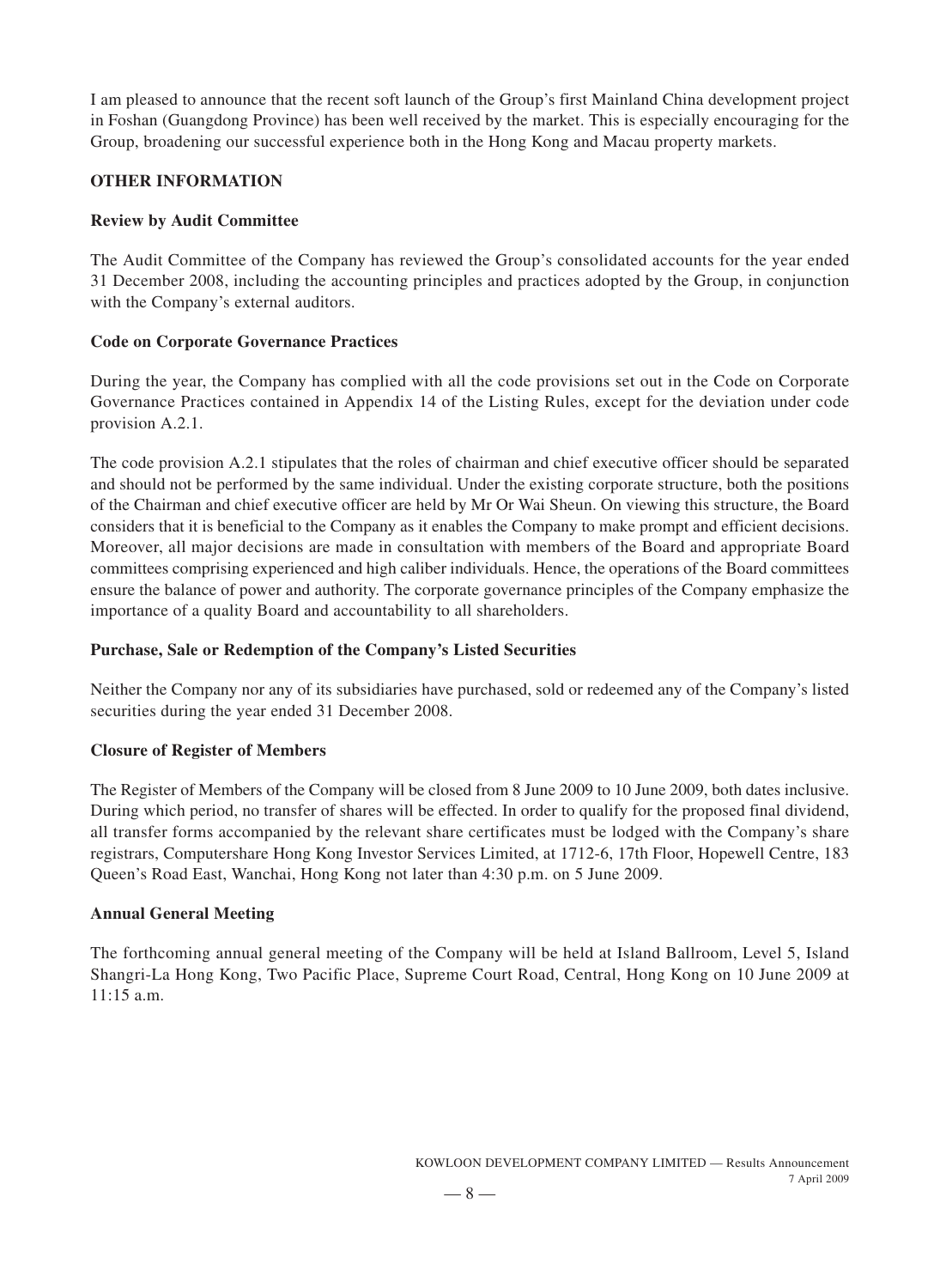#### **CONSOLIDATED RESULTS**

The consolidated results of the Group for the year ended 31 December 2008, together with the comparative figures of 2007 are as follows:

#### **Consolidated income statement**

*for the year ended 31 December 2008*

|                                                             |                       | 2008            | 2007        |
|-------------------------------------------------------------|-----------------------|-----------------|-------------|
|                                                             | <b>Note</b>           | <b>HK\$'000</b> | HK\$'000    |
| <b>Turnover</b>                                             | $\overline{2}$        | 8,792,773       | 10,384,080  |
| Cost of sales                                               |                       | (8,171,721)     | (8,211,550) |
| Other revenue                                               |                       | 41,282          | 10,430      |
| Other net income/(expenses)                                 | $\mathfrak{Z}$        | 34,170          | (46, 013)   |
| Depreciation and amortization                               |                       | (10, 597)       | (10, 280)   |
| Staff costs                                                 |                       | (76, 541)       | (97, 048)   |
| Other operating expenses                                    |                       | (229, 023)      | (93, 867)   |
| Fair value changes on investment properties                 | 4                     | 878,833         | 490,922     |
| Unwinding cost for contingent forward transactions          | $\sqrt{2}$            | (1,614,522)     |             |
| Loss on disposal of available-for-sale investments          | 6                     | (1,588,710)     |             |
| (Loss)/Profit from operations                               | $\overline{2}$        | (1,944,056)     | 2,426,674   |
| Finance costs                                               | $\overline{7}$        | (95, 512)       | (81,685)    |
| Share of profits of associated companies                    |                       | 206             | 1,396       |
| Share of profits less losses of jointly controlled entities |                       | (53, 455)       | 11,886      |
| Negative goodwill                                           | $\boldsymbol{\delta}$ | 1,205,914       |             |
| (Loss)/Profit before taxation                               |                       | (886,903)       | 2,358,271   |
| Income tax                                                  | 9                     | (171, 131)      | (385, 367)  |
| (Loss)/Profit for the year                                  |                       | (1,058,034)     | 1,972,904   |
| <b>Attributable to:</b>                                     |                       |                 |             |
| Shareholders of the Company                                 |                       | (629, 266)      | 1,906,398   |
| Minority interests                                          |                       | (428, 768)      | 66,506      |
| (Loss)/Profit for the year                                  |                       | (1,058,034)     | 1,972,904   |
| (Loss)/Earnings per share — Basic/Diluted                   | 10                    | (HK\$0.55)      | HK\$1.72    |
| Dividend per share                                          | 11                    | <b>HK\$0.39</b> | HK\$0.65    |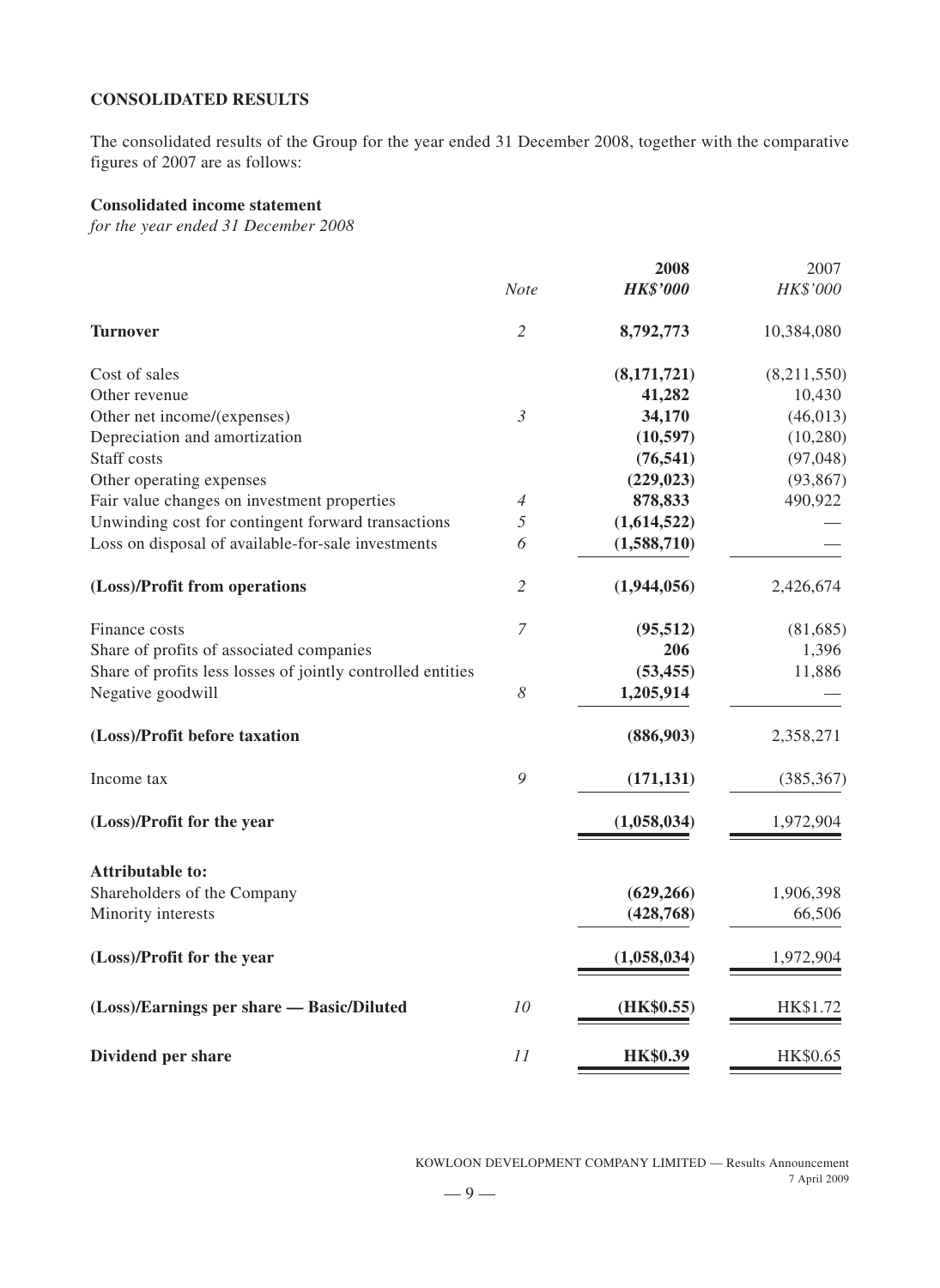# **Consolidated balance sheet**

*at 31 December 2008*

|                                                            |             | 2008            |                  | 2007       |                 |
|------------------------------------------------------------|-------------|-----------------|------------------|------------|-----------------|
|                                                            | <b>Note</b> | <b>HK\$'000</b> | <b>HK\$'000</b>  | HK\$'000   | HK\$'000        |
| <b>Non-current assets</b>                                  |             |                 |                  |            |                 |
| Fixed assets                                               |             |                 |                  |            |                 |
| — Investment properties                                    |             |                 | 6,027,990        |            | 4,991,830       |
| - Leasehold land held for own use                          |             |                 | 245,961          |            | 252,492         |
| — Other property, plant and equipment                      |             |                 | 41,725           |            | 39,710          |
|                                                            |             |                 | 6,315,676        |            | 5,284,032       |
| Interests in property development                          |             |                 | 10,251,062       |            | 12,013,954      |
| Interest in jointly controlled entities                    |             |                 | 1,241,043        |            | 1,072,470       |
| Interest in associated companies<br>Financial investments  |             |                 | 7,584            |            | 7,378           |
| Loans and advances                                         |             |                 | 33,681           |            | 148,329         |
| Deferred tax assets                                        |             |                 | 14,085<br>31,711 |            | 27,654<br>9,028 |
|                                                            |             |                 |                  |            |                 |
|                                                            |             |                 | 17,894,842       |            | 18,562,845      |
| <b>Current assets</b><br>Interests in property development |             | 1,601,329       |                  |            |                 |
| Inventories                                                |             | 5,854,969       |                  | 4,331,389  |                 |
| Trade and other receivables                                | 12          | 2,196,512       |                  | 2,935,869  |                 |
| Loans and advances                                         |             | 42,407          |                  | 47,708     |                 |
| Amounts due from jointly controlled entities               |             | 997,314         |                  | 608,480    |                 |
| Derivative financial instruments                           |             |                 |                  | 40,335     |                 |
| Financial investments                                      |             | 202,176         |                  | 1,603,789  |                 |
| Time deposits (pledged)                                    |             | 18,810          |                  | 582,473    |                 |
| Cash and cash equivalents                                  |             | 967,499         |                  | 907,961    |                 |
|                                                            |             | 11,881,016      |                  | 11,058,004 |                 |
| <b>Current liabilities</b>                                 |             |                 |                  |            |                 |
| Trade and other payables                                   | 13          | 2,676,052       |                  | 1,413,068  |                 |
| Amount due to ultimate holding company                     |             | 1,380           |                  | 2,662      |                 |
| Amounts due to minority shareholders                       |             | 461,158         |                  | 333,305    |                 |
| Derivative financial instruments                           |             | 45,526          |                  | 216,978    |                 |
| <b>Bank</b> loans                                          |             | 1,166,000       |                  | 623,000    |                 |
| Current taxation                                           |             | 398,870         |                  | 368,927    |                 |
|                                                            |             | 4,748,986       |                  | 2,957,940  |                 |
| Net current assets                                         |             |                 | 7,132,030        |            | 8,100,064       |
| <b>Total assets less current liabilities</b>               |             |                 | 25,026,872       |            | 26,662,909      |
| <b>Non-current liabilities</b>                             |             |                 |                  |            |                 |
| Other payable                                              |             |                 |                  | 1,508,000  |                 |
| Loan from ultimate holding company                         |             | 2,473,789       |                  | 495,964    |                 |
| Amount payable to ultimate holding company                 |             | 686,497         |                  | 902,020    |                 |
| <b>Bank</b> loans                                          |             | 1,862,000       |                  | 1,141,700  |                 |
| Deferred tax liabilities                                   |             | 900,145         |                  | 795,941    |                 |
|                                                            |             |                 | 5,922,431        |            | 4,843,625       |
| <b>NET ASSETS</b>                                          |             |                 | 19,104,441       |            | 21,819,284      |

KOWLOON DEVELOPMENT COMPANY LIMITED — Results Announcement 7 April 2009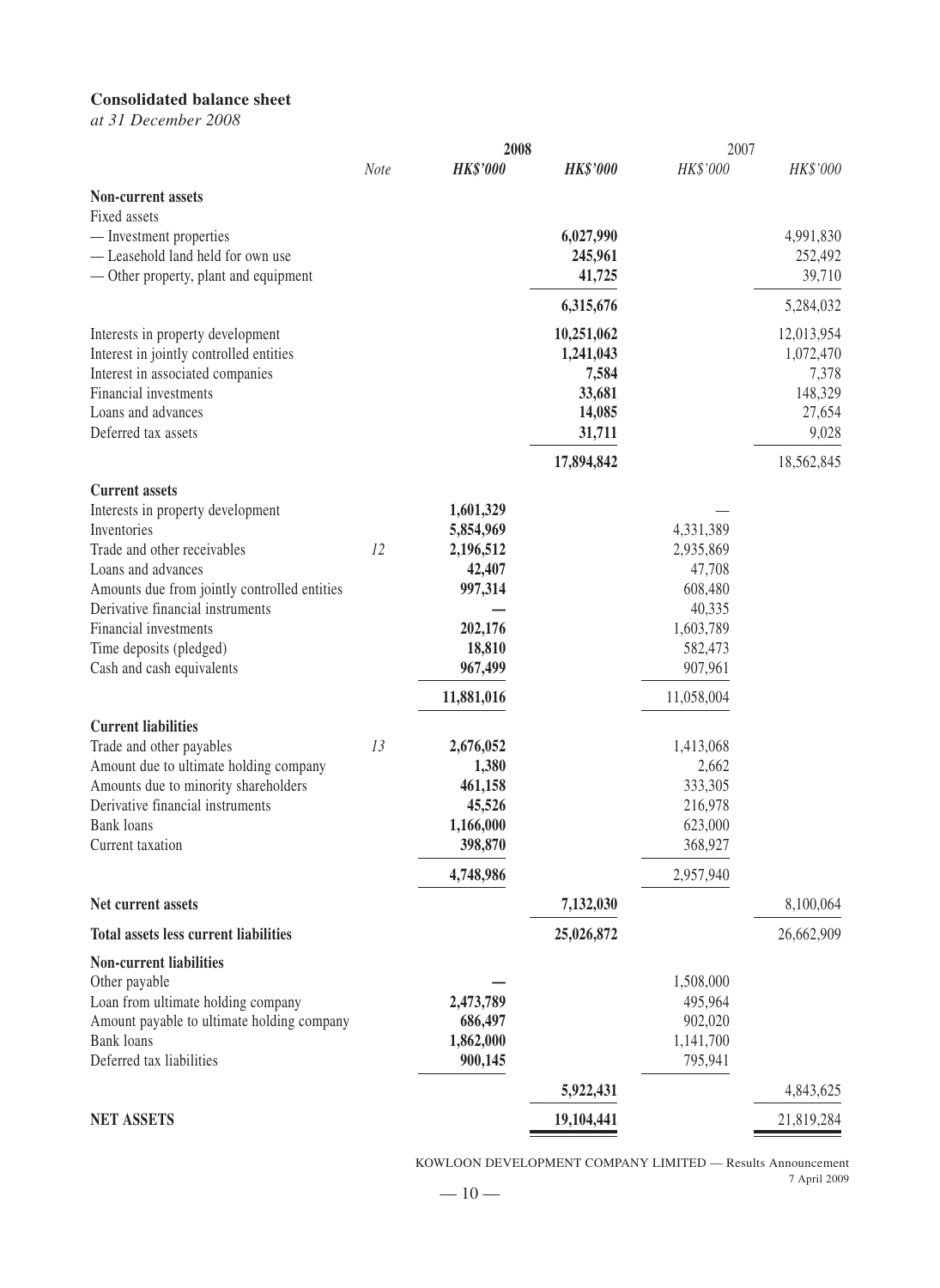|                                                                 |             | 2008            |                 | 2007     |            |
|-----------------------------------------------------------------|-------------|-----------------|-----------------|----------|------------|
|                                                                 | <b>Note</b> | <b>HK\$'000</b> | <b>HK\$'000</b> | HK\$'000 | HK\$'000   |
| <b>CAPITAL AND RESERVES</b>                                     |             |                 |                 |          |            |
| Share capital                                                   |             |                 | 115,068         |          | 115,068    |
| Reserves                                                        |             |                 | 15,899,606      |          | 16,992,195 |
| Total equity attributable to<br>the shareholders of the Company |             |                 | 16,014,674      |          | 17,107,263 |
| Minority interests                                              |             |                 | 3,089,767       |          | 4,712,021  |
| <b>TOTAL EQUITY</b>                                             |             |                 | 19,104,441      |          | 21,819,284 |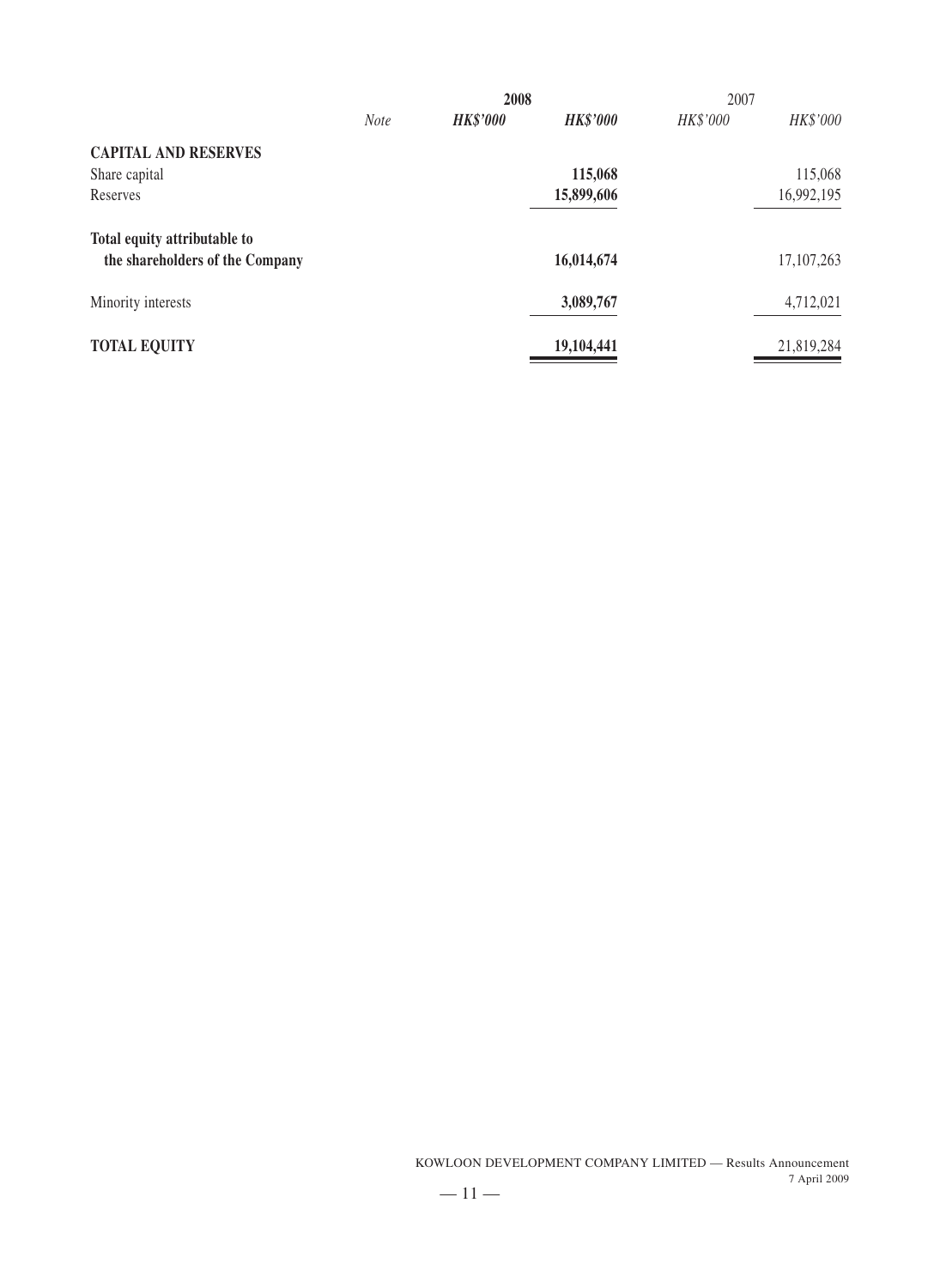#### *Notes*

#### **1 Basis of preparation**

These accounts have been prepared in accordance with all applicable Hong Kong Financial Reporting Standards ("HKFRSs"), which collective term includes all applicable individual Hong Kong Financial Reporting Standards, Hong Kong Accounting Standards and Interpretations issued by the Hong Kong Institute of Certified Public Accountants ("HKICPA"), accounting principles generally accepted in Hong Kong and the requirements of the Hong Kong Companies Ordinance. These accounts also comply with the applicable disclosure provisions of the Rules Governing the Listing of Securities on The Stock Exchange of Hong Kong Limited.

The HKICPA has issued a number of new Interpretations and an amendment to HKFRSs that are first effective for the current accounting period of the Group. However, none of these developments are relevant to the Group's operations.

The Group has not applied any new standard or interpretation that is not yet effective for the current accounting period.

#### **2 Segment information**

#### *(a) Business segments*

|                                                                                     | 2008                            |                                                   |                                                  |                                                      |                                  |
|-------------------------------------------------------------------------------------|---------------------------------|---------------------------------------------------|--------------------------------------------------|------------------------------------------------------|----------------------------------|
|                                                                                     | Consolidated<br><b>HK\$'000</b> | <b>Property</b><br>development<br><b>HK\$'000</b> | <b>Property</b><br>investment<br><b>HK\$'000</b> | <b>Finance and</b><br>investments<br><b>HK\$'000</b> | <b>Others</b><br><b>HK\$'000</b> |
| Turnover                                                                            | 8,792,773                       | 1,031,261                                         | 255,596                                          | 7,446,119                                            | 59,797                           |
| Contribution from operations<br>Fair value changes on                               | 417,516                         | 682,735                                           | 248,622                                          | (526, 954)                                           | 13,113                           |
| investment properties<br>Unwinding cost for contingent                              | 878,833                         |                                                   | 878,833                                          |                                                      |                                  |
| forward transactions                                                                | (1,614,522)                     |                                                   |                                                  | (1,614,522)                                          |                                  |
| Loss on disposal of<br>available-for-sale investments<br>Unallocated group expenses | (1,588,710)<br>(37, 173)        |                                                   |                                                  | (1,588,710)                                          |                                  |
| Loss from operations                                                                | (1,944,056)                     |                                                   |                                                  |                                                      |                                  |
| Finance costs<br>Share of profits of                                                | (95, 512)                       |                                                   |                                                  |                                                      |                                  |
| associated companies                                                                | 206                             |                                                   |                                                  |                                                      | 206                              |
| Share of profits less losses of<br>jointly controlled entities                      | (53, 455)                       | (5,269)                                           | (48, 186)                                        |                                                      |                                  |
| Negative goodwill                                                                   | 1,205,914                       |                                                   |                                                  |                                                      |                                  |
| Loss before taxation                                                                | (886,903)                       |                                                   |                                                  |                                                      |                                  |
| Income tax                                                                          | (171, 131)                      |                                                   |                                                  |                                                      |                                  |
| Loss for the year                                                                   | (1,058,034)                     |                                                   |                                                  |                                                      |                                  |

KOWLOON DEVELOPMENT COMPANY LIMITED — Results Announcement 7 April 2009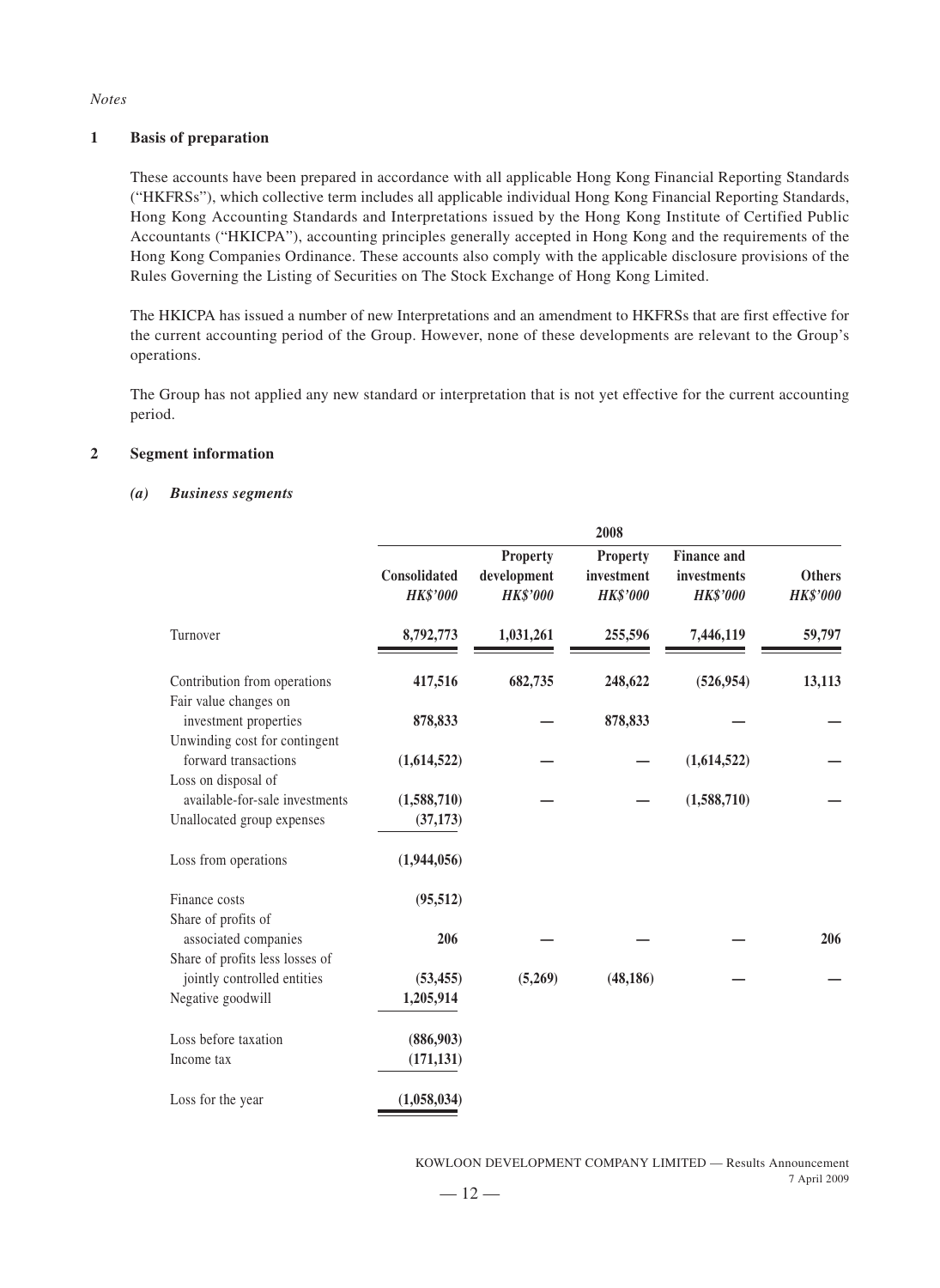|                                                                                               |                                  |                                                   | 2008                                             |                                                      |                                  |
|-----------------------------------------------------------------------------------------------|----------------------------------|---------------------------------------------------|--------------------------------------------------|------------------------------------------------------|----------------------------------|
|                                                                                               | Consolidated<br><b>HK\$'000</b>  | <b>Property</b><br>development<br><b>HK\$'000</b> | <b>Property</b><br>investment<br><b>HK\$'000</b> | <b>Finance and</b><br>investments<br><b>HK\$'000</b> | <b>Others</b><br><b>HK\$'000</b> |
| Segment assets<br>Interest in jointly controlled entities<br>Interest in associated companies | 26,313,500<br>2,238,357<br>7,584 | 19,673,147<br>1,676,828                           | 6,034,655<br>561,529                             | 321,765                                              | 283,933<br>7,584                 |
| Unallocated<br>Total assets                                                                   | 1,216,417<br>29,775,858          |                                                   |                                                  |                                                      |                                  |
| Segment liabilities<br>Unallocated                                                            | 2,889,879<br>7,781,538           | 2,506,847                                         | 88,967                                           | 276,010                                              | 18,055                           |
| <b>Total liabilities</b>                                                                      | 10,671,417                       |                                                   |                                                  |                                                      |                                  |
| Capital expenditure incurred<br>during the year                                               | 3,633                            | 1,566                                             | 1,035                                            |                                                      | 1,032                            |
| Fair value changes on held for<br>trading listed investments                                  | 96,947                           |                                                   |                                                  | 96,947                                               |                                  |
| Depreciation and amortization                                                                 | 10,695                           |                                                   |                                                  |                                                      | 10,695                           |
| Impairment loss on inventories                                                                | 179,207                          | 179,207                                           |                                                  |                                                      |                                  |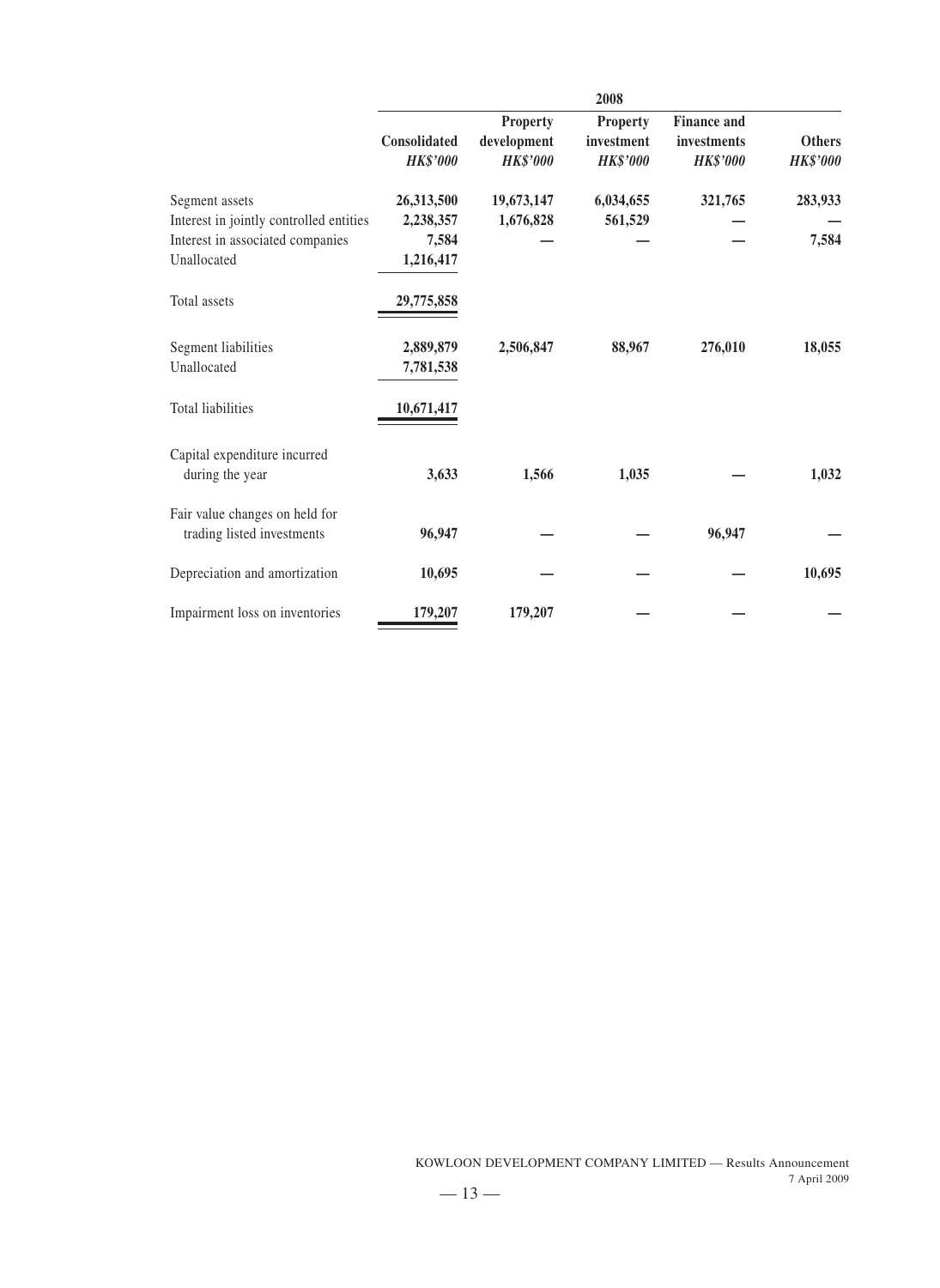|                                                                                                              |                                               |                                     | 2007                               |                                        |                    |
|--------------------------------------------------------------------------------------------------------------|-----------------------------------------------|-------------------------------------|------------------------------------|----------------------------------------|--------------------|
|                                                                                                              | Consolidated<br>HK\$'000                      | Property<br>development<br>HK\$'000 | Property<br>investment<br>HK\$'000 | Finance and<br>investments<br>HK\$'000 | Others<br>HK\$'000 |
| Turnover                                                                                                     | 10,384,080                                    | 1,514,777                           | 234,171                            | 8,555,927                              | 79,205             |
| Contribution from operations<br>Fair value changes on                                                        | 2,020,027                                     | 721,480                             | 219,844                            | 1,046,271                              | 32,432             |
| investment properties<br>Unallocated group expenses                                                          | 490,922<br>(84,275)                           |                                     | 490,922                            |                                        |                    |
| Profit from operations                                                                                       | 2,426,674                                     |                                     |                                    |                                        |                    |
| Finance costs<br>Share of profits of                                                                         | (81, 685)                                     |                                     |                                    |                                        |                    |
| associated companies<br>Share of profits less losses of                                                      | 1,396                                         |                                     |                                    |                                        | 1,396              |
| jointly controlled entities                                                                                  | 11,886                                        | (2,887)                             | 14,773                             |                                        |                    |
| Profit before taxation<br>Income tax                                                                         | 2,358,271<br>(385, 367)                       |                                     |                                    |                                        |                    |
| Profit for the year                                                                                          | 1,972,904                                     |                                     |                                    |                                        |                    |
| Segment assets<br>Interest in jointly controlled entities<br>Interest in associated companies<br>Unallocated | 26,658,587<br>1,680,950<br>7,378<br>1,273,934 | 18,890,836<br>1,050,807             | 4,999,552<br>630,143               | 2,474,288                              | 293,911<br>7,378   |
| Total assets                                                                                                 | 29,620,849                                    |                                     |                                    |                                        |                    |
| Segment liabilities<br>Unallocated                                                                           | 3,066,533<br>4,735,032                        | 2,511,849                           | 81,391                             | 452,339                                | 20,954             |
| Total liabilities                                                                                            | 7,801,565                                     |                                     |                                    |                                        |                    |
| Capital expenditure incurred<br>during the year                                                              | 6,709                                         |                                     | 6,566                              |                                        | 143                |
| Fair value changes on<br>derivative financial instruments                                                    | 196,127                                       |                                     |                                    | 196,127                                |                    |
| Depreciation and amortization                                                                                | 10,280                                        |                                     |                                    |                                        | 10,280             |
| Impairment loss on inventories                                                                               | 13,531                                        | 13,531                              |                                    |                                        |                    |
| Impairment loss on goodwill                                                                                  | 16,994                                        |                                     |                                    |                                        |                    |

An asset amount of HK\$225,743,000 (2007: HK\$225,743,000) represented the deposit paid for the acquisition of approximately 70.3% of the issued shares of Shenzhen Properties & Resources Development (Group) Limited ("Shenzhen Properties") and HK\$Nil (2007: HK\$120,000,000) represented the deposit paid for general offer for the remaining 29.7% of the issued shares of Shenzhen Properties were not allocated to business segments as subsequent to the balance sheet date, an agreement was signed between the Group and the relevant parties to discontinue the acquisition of Shenzhen Properties.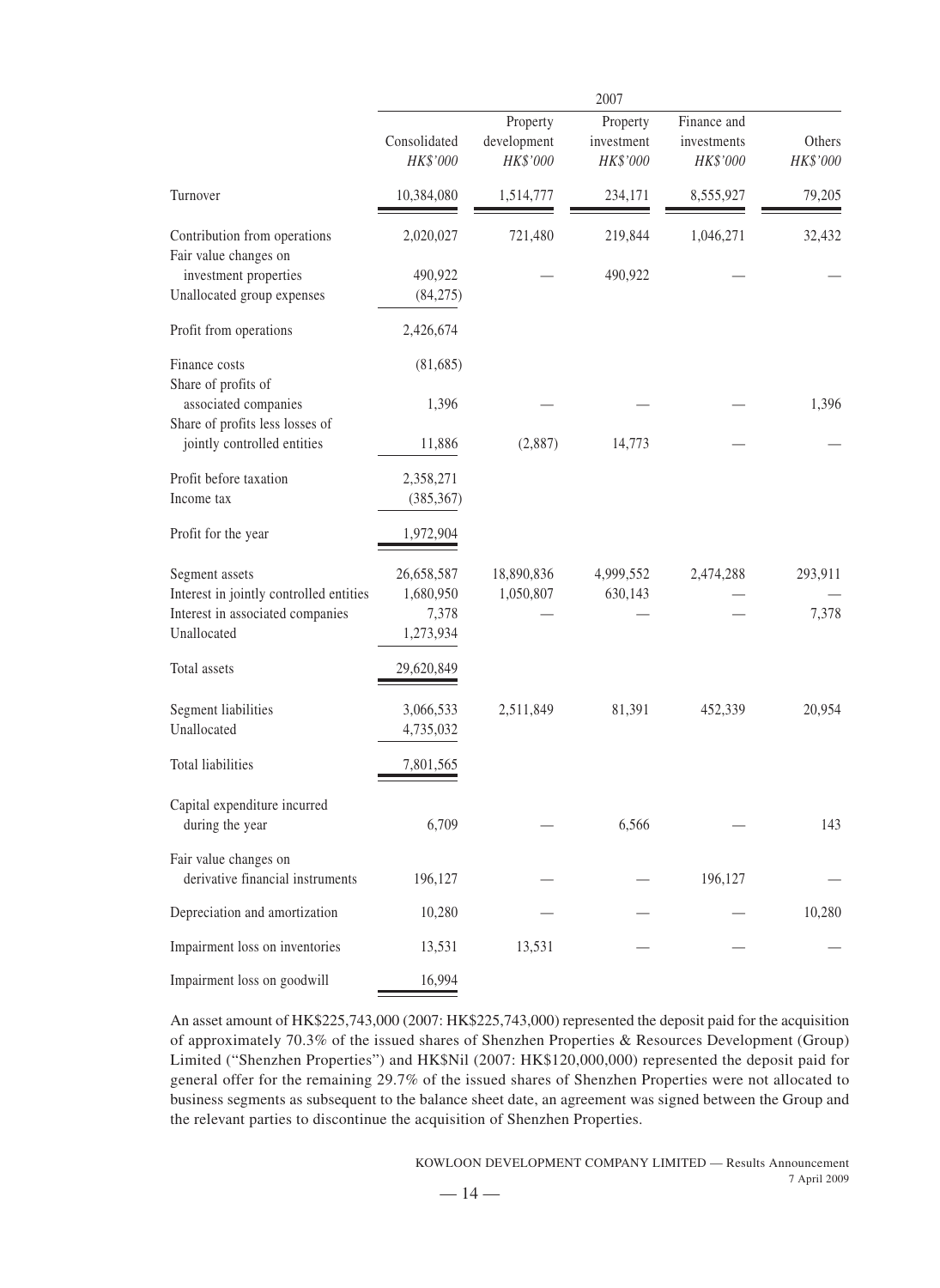#### *(b) Geographical segments*

|                 | <b>Group turnover</b> |                       |                                                                                           |
|-----------------|-----------------------|-----------------------|-------------------------------------------------------------------------------------------|
| 2008            | 2007                  | 2008                  | 2007                                                                                      |
| <b>HK\$'000</b> | HK\$'000              | <b>HK\$'000</b>       | HK\$'000                                                                                  |
| 8,056,266       | 9,943,948             | (2,390,426)           | 2,201,466                                                                                 |
| 533,810         | 369,040               | 449,989               | 193,879                                                                                   |
| 12,358          | 2,821                 | (2,931)               | (12,038)                                                                                  |
| 179,808         | 52,919                | 12,516                | 28,474                                                                                    |
| 10,531          | 15,352                | (13,204)              | 14,893                                                                                    |
| 8,792,773       | 10,384,080            | (1,944,056)           | 2,426,674                                                                                 |
|                 |                       |                       |                                                                                           |
|                 |                       |                       |                                                                                           |
| 2008            | 2007                  | 2008                  | 2007                                                                                      |
| <b>HK\$'000</b> | HK\$'000              | <b>HK\$'000</b>       | HK\$'000                                                                                  |
| 10,049,977      | 10,715,497            | 2,067                 | 6,709                                                                                     |
| 12,715,890      | 13,105,358            |                       |                                                                                           |
| 3,479,313       | 2,627,367             | 1,566                 |                                                                                           |
| 33,681          | 208,417               |                       |                                                                                           |
| 34,639          | 1,948                 |                       |                                                                                           |
| 26,313,500      | 26,658,587            | 3,633                 | 6,709                                                                                     |
|                 |                       | <b>Segment assets</b> | Group (loss)/profit<br>from operations<br>Capital expenditure<br>incurred during the year |

#### **3 Other net income/(expenses)**

Other net income/(expenses) represents fair value changes on held for trading listed investments of loss HK\$96,947,000 (2007: gain of HK\$150,114,000) and derivative financial instruments of gain HK\$131,117,000 (2007: loss of HK\$196,127,000).

#### **4 Fair value changes on investment properties**

During the year, the Group had accepted the provisional basic terms of the proposed land exchange put forth by the Hong Kong Government in respect of a property development in Ngau Chi Wan. The areas of domestic and non-domestic development of the site are governed by the provisional basic terms and it is the Group's intention to hold the non-domestic development for future use as investment properties. In accordance with the Group's accounting policy, the leasehold land under development held to earn long-term rental income is classified as investment properties and is stated at fair value. With the acceptance of the provisional basic terms, the area for the non-domestic development can be ascertained and its fair value can be objectively measured. The non-domestic portion of the land for the Ngau Chi Wan project is transferred from properties under development to investment properties during the year.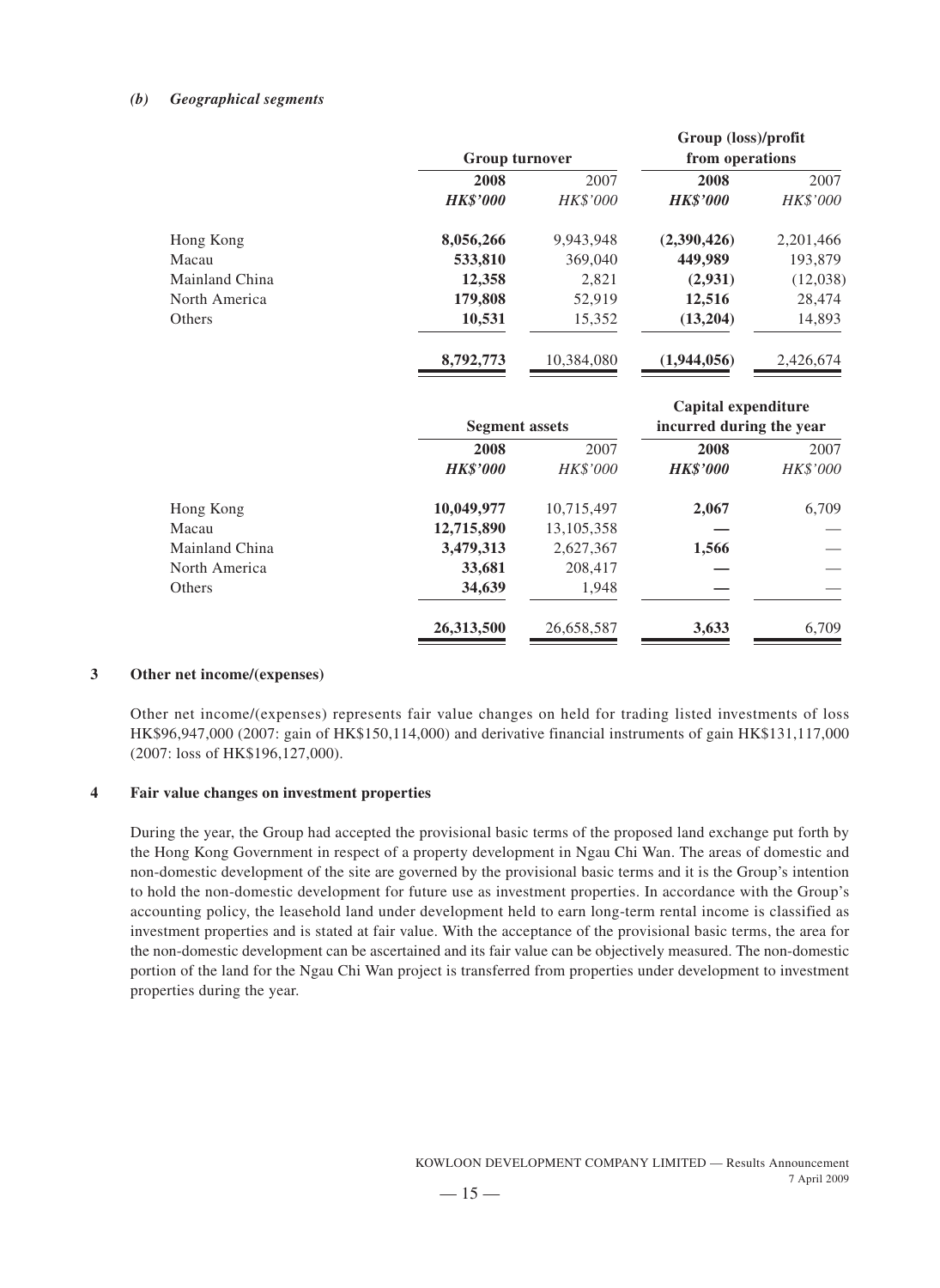#### **5 Unwinding cost for contingent forward transactions**

During the year, the Group had outstanding forward agreements to purchase or sell certain listed equity investments at fixed prices over 52-week periods from the dates of the agreements. Because of the global financial turmoil triggered by the sub-prime crisis, investment sentiment and the performance of the world financial and stock markets deteriorated drastically. In order to minimize losses and to reduce risk exposures associated with the outstanding forward agreements, a substantial portion of these agreements were unwound in October 2008. The aggregate costs in respect of the unwinding were approximately HK\$1,615 million and were recognized in the income statement for the year.

#### **6 Loss on disposal of available-for-sale investments**

Listed equity investments had been acquired during the current year and prior years for long-term holding purpose and were classified as available-for-sale investments in the accounts. However, due to the unpredictable global financial conditions in the second half of 2008, the Group liquidated all of its listed available-for-sale investments in order to contain its losses and minimize its risk exposure associated with its investment portfolio. The losses on disposal of available-for-sale investments were approximately HK\$1,589 million and was recognized in the income statement for the year.

#### **7 Finance costs**

| HK\$'000<br><b>HK\$'000</b> |
|-----------------------------|
| 66,142<br>99,056            |
|                             |
| 61,054<br>89,463            |
| (31, 684)<br>(106, 834)     |
| 95,512<br>81,685            |
|                             |

#### **8 Negative goodwill**

During the year, the Group's interest in its listed subsidiary, Polytec Asset Holdings Limited ('Polytec Asset') increased from 59.52% to 73.44% by acquiring an aggregate 617,940,000 shares of Polytec Asset in the market at the prevailing market price, which was at a significant discount to the underlying net asset value. The total consideration for the acquisition was approximately HK\$271 million with average cost of about HK\$0.44 per share. Negative goodwill arises on consolidation represents the excess of the Group's additional interest in the net fair value of Polytec Asset's identifiable assets, liabilities and contingent liabilities, over the cost of the acquisition at the acquisition dates from October to December 2008. Negative goodwill of HK\$1,205,914,000 was recognized during the year in the income statement.

#### **9 Income tax**

|                                  | 2008            | 2007     |
|----------------------------------|-----------------|----------|
|                                  | <b>HK\$'000</b> | HK\$'000 |
| Current $\text{tax}$ — Hong Kong | 88,312          | 317,880  |
| — Overseas                       | 1,298           | 11,695   |
|                                  | 89,610          | 329,575  |
| <b>Deferred tax</b>              | 81,521          | 55,792   |
|                                  | 171,131         | 385,367  |

The provision for Hong Kong profits tax for 2008 is calculated at 16.5% (2007: 17.5%) on the estimated assessable profits for the year. Overseas tax is calculated at the applicable tax rates ruling in the respective jurisdictions.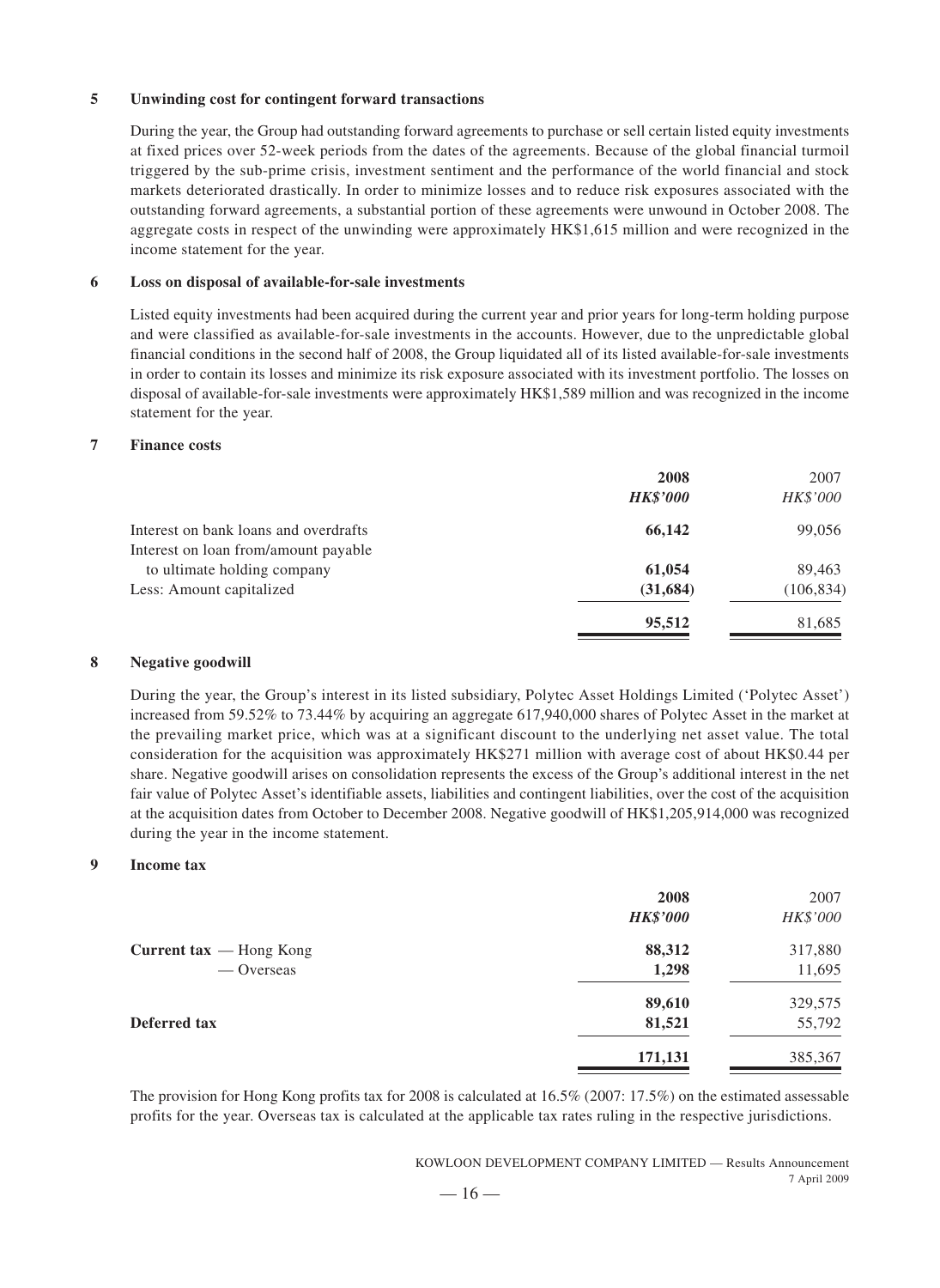#### **10 (Loss)/Earnings per share**

#### *(a) Basic (loss)/earnings per share*

The calculation of basic (loss)/earnings per share is based on the loss attributable to shareholders of the Company of HK\$629,266,000 (2007: profit of HK\$1,906,398,000) and weighted average number of shares in issue during the year of 1,150,681,275 (2007: 1,108,345,343).

#### *(b) Diluted (loss)/earnings per share*

There are no dilutive potential shares in existence during the years ended 31 December 2008 and 2007.

#### **11 Dividends**

|                                                                                                | 2008<br><b>HK\$'000</b> | 2007<br>HK\$'000 |
|------------------------------------------------------------------------------------------------|-------------------------|------------------|
| Interim dividend declared and paid of HK\$0.19<br>$(2007: HK$0.17)$ per share                  | 218,629                 | 195,616          |
| Final dividend proposed after the balance sheet date of<br>HK\$0.20 (2007: HK\$0.48) per share | 230,136                 | 552,327          |
|                                                                                                | 448,765                 | 747,943          |

#### **12 Trade and other receivables**

The following is an ageing analysis of trade receivables at 31 December:

|                                   | 2008            | 2007      |
|-----------------------------------|-----------------|-----------|
|                                   | <b>HK\$'000</b> | HK\$'000  |
| Current                           | 188,449         | 1,331,699 |
| Less than 3 months past due       | 3,414           | 20,979    |
| 3 months to 6 months past due     | 624             | 637       |
| More than 6 months past due       | 8,597           | 9,181     |
| Amounts past due                  | 12,635          | 30,797    |
| Trade receivables                 | 201,084         | 1,362,496 |
| Utility and other deposits        | 4,185           | 4,721     |
| Other receivables and prepayments | 1,991,243       | 1,568,652 |
|                                   | 2,196,512       | 2,935,869 |

Prepayments of the Group of an amount of HK\$225,743,000 (2007: HK\$225,743,000) which represents the deposit paid for the acquisition of approximately 70.3% of the issued shares of Shenzhen Properties and HK\$Nil (2007: HK\$120,000,000) represents deposit paid for general offer for the remaining 29.7% of the issued shares of Shenzhen Properties. The deposit for general offer of HK\$120,000,000 has been refunded to the Group during the year. Subsequent to the balance sheet date, an agreement was signed between the Group and the relevant parties to discontinue the acquisition of Shenzhen Properties. The amount of the deposit paid for the acquisition of HK\$225,743,000 will be returned from the vendor.